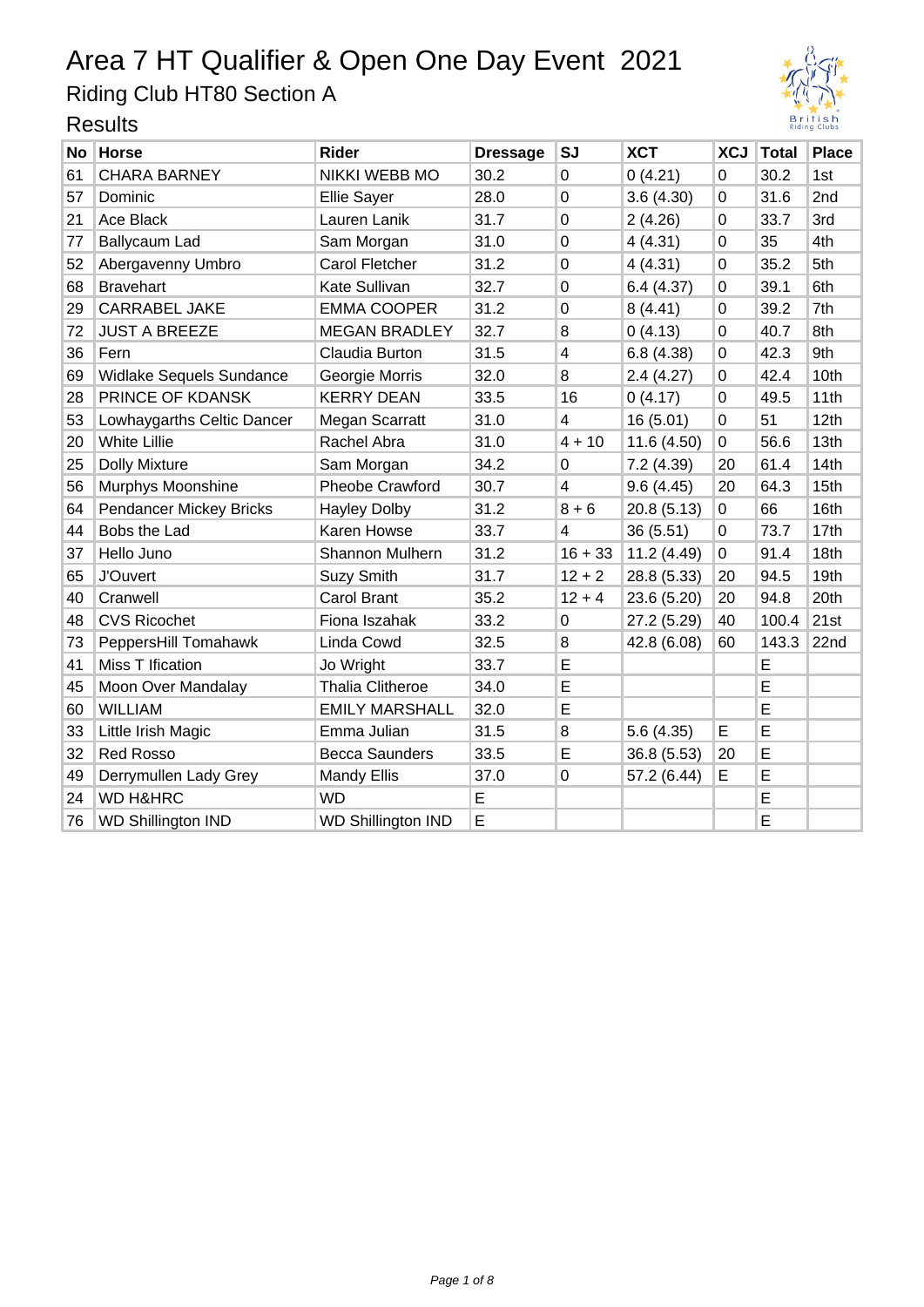Riding Club HT80 Section B



| No l | <b>Horse</b>                    | <b>Rider</b>               | <b>Dressage</b> | <b>SJ</b>               | <b>XCT</b>   | <b>XCJ</b> |      | Total Place     |
|------|---------------------------------|----------------------------|-----------------|-------------------------|--------------|------------|------|-----------------|
| 39   | <b>Golden Wishes</b>            | <b>Rachael Ritchie</b>     | 25.5            | $\Omega$                | 0(4.21)      | 0          | 25.5 | 1st             |
| 34   | <b>Gulf Coast</b>               | Di Whattoff                | 28.7            | 4                       | 0(4.12)      | 0          | 32.7 | 2 <sub>nd</sub> |
| 27   | Titus' Lady Chocolat            | <b>Catriona Paterson</b>   | 29.2            | 0                       | 4.8 (4.33)   | 0          | 34   | 3rd             |
| 31   | <b>RAINBOW STAR</b>             | <b>DEBBIE ROBINSON</b>     | 33.5            | $0 + 2$                 | 0(4.18)      | 0          | 35.5 | 4th             |
| 26   | Rainbow Boy                     | <b>Linda Tallett</b>       | 32.2            | 4                       | 0(4.21)      | 0          | 36.2 | 5th             |
| 30   | <b>CLADY LAD</b>                | SOPHIE COLES               | 36.7            | 0                       | 0(4.18)      | 0          | 36.7 | 6th             |
| 70   | <b>Burj Hatta</b>               | <b>Rachel Casbon</b>       | 26.2            | 8                       | 4.4 (4.32)   | 0          | 38.6 | 7th             |
| 43   | <b>Pilleybailey Centurion</b>   | Jessica Suffling           | 30.2            | 8                       | 6(4.36)      | 0          | 44.2 | 8th             |
| 67   | <b>Theodore Sunset Eclipse</b>  | <b>Heidi Chilvers</b>      | 31.2            | $8 + 3$                 | 3.6(4.30)    | 0          | 45.8 | 9th             |
| 22   | Ruby                            | <b>Nigel Russell</b>       | 40.0            | $\Omega$                | 6(4.36)      | 0          | 46   | 10th            |
| 59   | Maesmynach Velvet               | Alison Jones               | 29.7            | $\mathbf 0$             | 18.4 (5.07)  | 0          | 48.1 | 11th            |
| 62   | <b>BARRA SEACLAIDE</b>          | <b>JO MEIKLE KILTILANE</b> | 36.2            | $\overline{\mathbf{4}}$ | 8.4(4.42)    | 0          | 48.6 | 12th            |
| 55   | <b>Future Mythical Illusion</b> | Rachael Stevenson          | 25.0            | $\pmb{0}$               | 8.8(4.43)    | 20         | 53.8 | 13th            |
| 23   | Enter Shikari Arnie             | Leonora Field-Foster       | 36.7            | $\overline{4}$          | 13.6 (4.55)  | 0          | 54.3 | 14th            |
| 46   | Willow                          | Jo Clarricoates            | 33.5            | 8                       | 14.8 (4.58)  | 0          | 56.3 | 15th            |
| 35   | Lord Francois                   | Sarah Shoemark             | 42.0            | $12 + 4$                | 0(4.20)      | 0          | 58   | 16th            |
| 75   | <b>BARNEY</b>                   | <b>CLAIRE ROGERS</b>       | 32.7            | $\Omega$                | 13.2 (4.54)  | 20         | 65.9 | 17th            |
| 71   | Commanche Finale                | <b>Heather Mussett</b>     | 31.5            | $\overline{4}$          | 14 (4.56)    | 20         | 69.5 | 18th            |
| 63   | MOORESHILL ALDATO               | <b>ANNE-MARIE DURNO</b>    | 30.5            | $4 + 17$                | 20(5.11)     | 0          | 71.5 | 19th            |
| 58   | <b>Ballymurragh Abbey</b>       | <b>Bex Goldsmith</b>       | 27.5            | $8 + 28$                | 10.8(4.48)   | 0          | 74.3 | 20th            |
| 50   | <b>Glenford Elvis</b>           | Helen McFarlane            | 29.0            | 8                       | 24 (5.21)    | 20         | 81   | 21st            |
| 74   | <b>SWEET HOME</b>               | <b>TRACEY MANNING</b>      | 36.5            | 4                       | 0(4.13)      | E          | E    |                 |
| 38   | Knavesgreen Mr Frost            | Sian Downer                | 35.7            | E                       |              |            | E    |                 |
| 54   | <b>Finnstown House</b>          | Emma Upton                 | 38.2            | $\overline{4}$          | $\mathsf{R}$ | E          | E    |                 |
| 66   | Grace                           | Kate Jordan                | 38.5            | E                       | E            | E          | E    |                 |
| 47   | <b>Barravalley Breeze</b>       | Kate Sullivan              | 32.5            | $4 + 2$                 | 42.4 (6.07)  | E          | E    |                 |
| 42   | <b>WD</b>                       | <b>WD</b>                  | E               |                         |              |            | E    |                 |
| 51   | Coco Mademoiselle Depris        | Jennie Melvin              | E               |                         |              |            | E    |                 |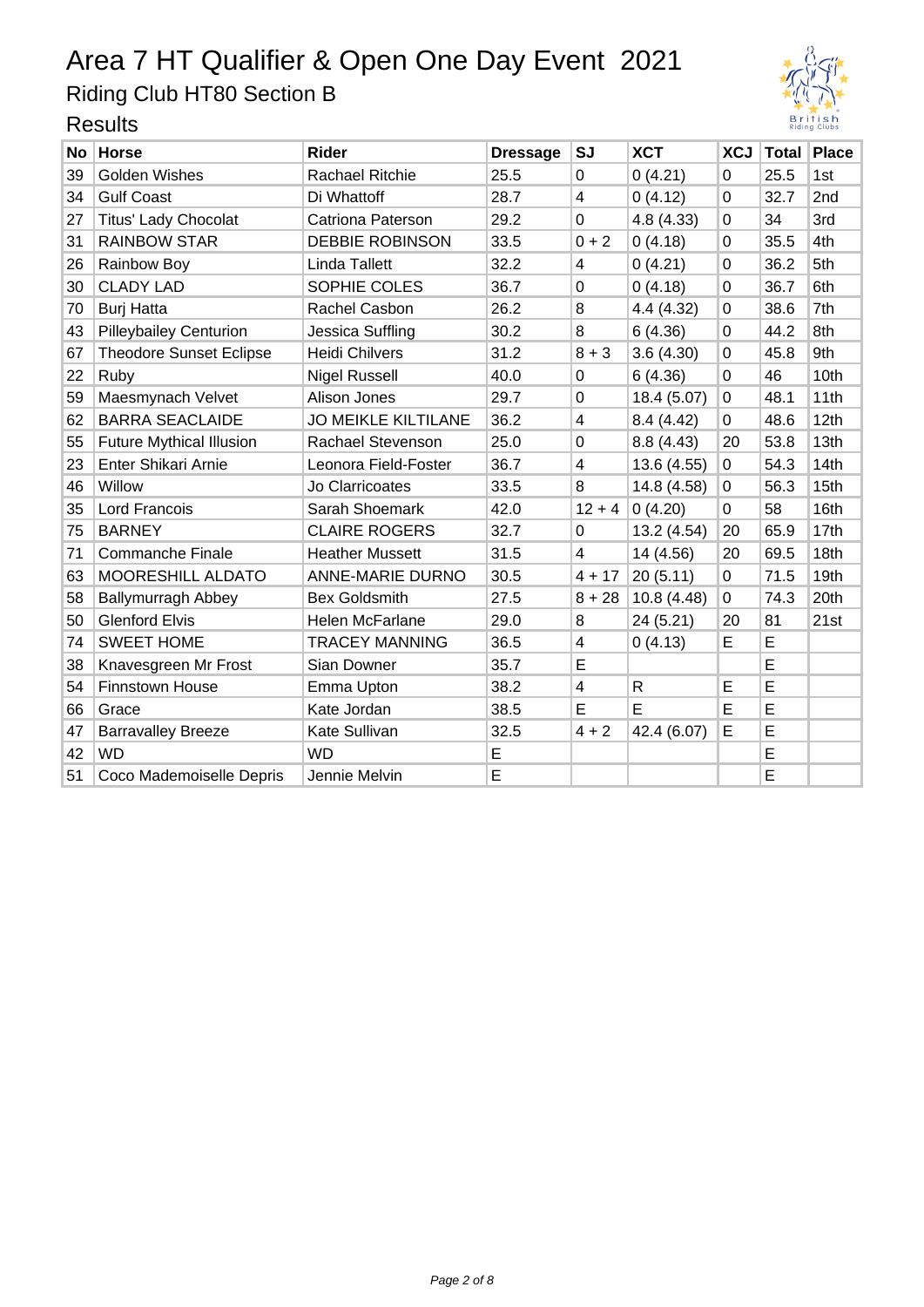Riding Club HT80 Junior Section HT80 Junior

| No.            | <b>Horse</b>           | Rider                  | <b>Dressage</b> | SJ       | <b>XCT</b>  | <b>XCJ</b> | Total | <b>Place</b> |
|----------------|------------------------|------------------------|-----------------|----------|-------------|------------|-------|--------------|
| 1              | Hendrewen Tommy Q      | Georgia Wooding        | 33.2            | $\Omega$ | 3.6(4.30)   | $\Omega$   | 36.8  | 1st          |
| 10             | Arramarches            | Ella Clark             | 38.7            | 4        | 0(4.08)     | 0          | 42.7  | 2nd          |
| 6              | Lockinge Felix         | Mary-Jayne Normington  | 30.2            | 4        | 14.4 (4.57) | 0          | 48.6  | 3rd          |
| 11             | <b>GREENDOWN OZZY</b>  | <b>AVA LAMBERT</b>     | 33.5            | $4 + 3$  | 9.2(4.44)   | 0          | 49.7  | 4th          |
| 4              | Wizzard                | Lottie Gallen          | 39.5            | 4        | 9.2(4.44)   | 0          | 52.7  | 5th          |
| 13             | Mon Bella Amie         | Sophia Chorlton        | 49.0            | 0        | 10.4(4.47)  | 0          | 59.4  | 6th          |
| 7              | Silver                 | <b>Emilie Adams</b>    | 37.7            | $4 + 11$ | 24(5.21)    | 0          | 76.7  | 7th          |
| 8              | <b>Star</b>            | Adam Cleaver           | 43.2            | 4        | 2.8(4.28)   | 40         | 90    | 8th          |
| 14             | No Name                | <b>TBC Bozeat J80I</b> |                 |          |             |            |       |              |
| 3              | Foxi                   | Eleanor Pike           | 42.5            | Е        |             |            | E     |              |
| 12             | Wynfaul the Wizard     | Ella Pankhurst         | 36.5            | 4        | E           | Е          | Е     |              |
| 9              | <b>ARDLONAN STAR</b>   | <b>ANNABELLE PICK</b>  | 34.7            | 4        | Е           | Е          | Е     |              |
| 5              | <b>Egyptian Prince</b> | Millie Granger         | 43.5            | Е        | 15.2 (4.59) | 20         | E     |              |
| $\overline{2}$ | No Name                | <b>TBC Bozeat J80T</b> | W               |          |             |            | W     |              |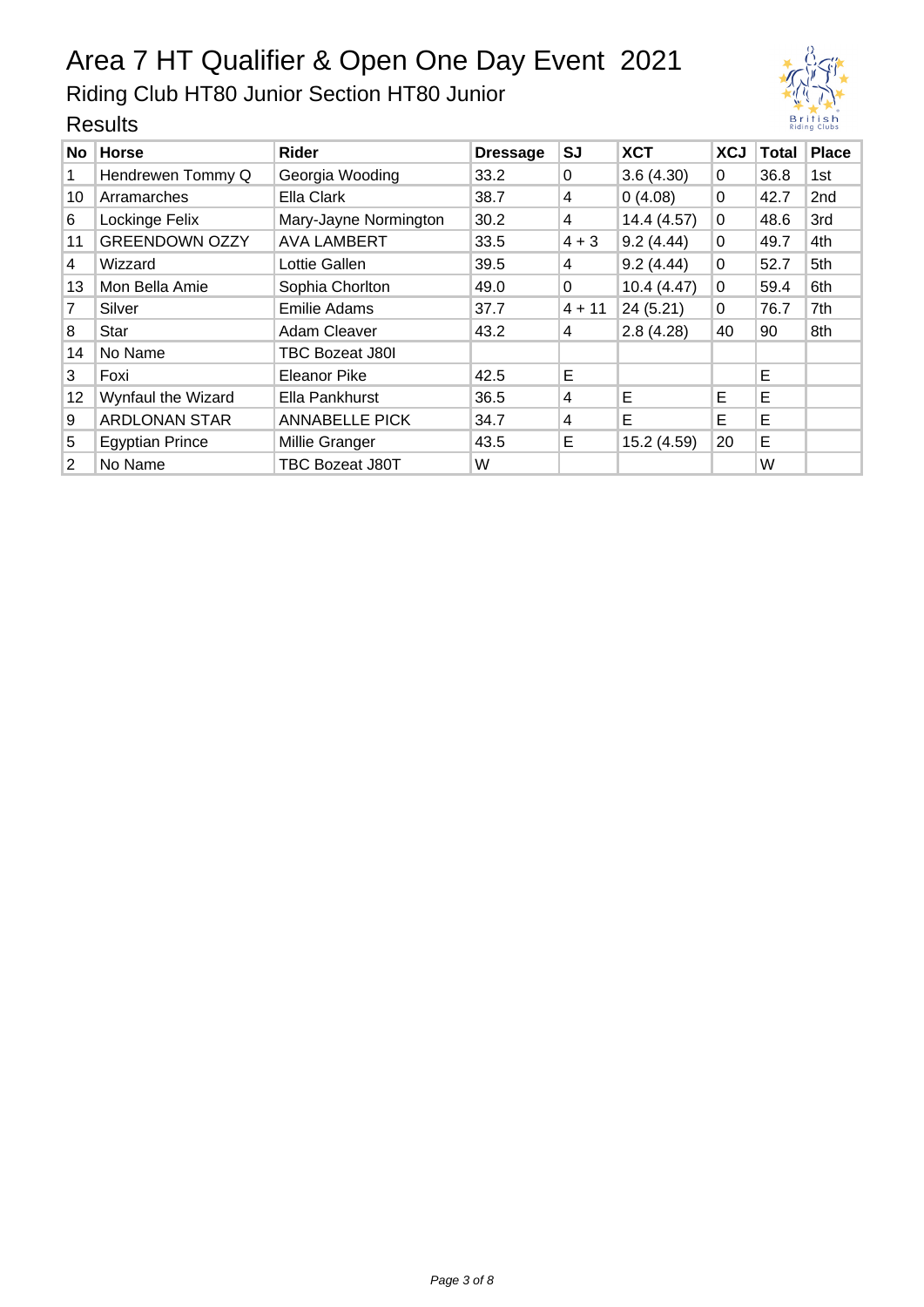Riding Club HT100 Section Riding Club HT100

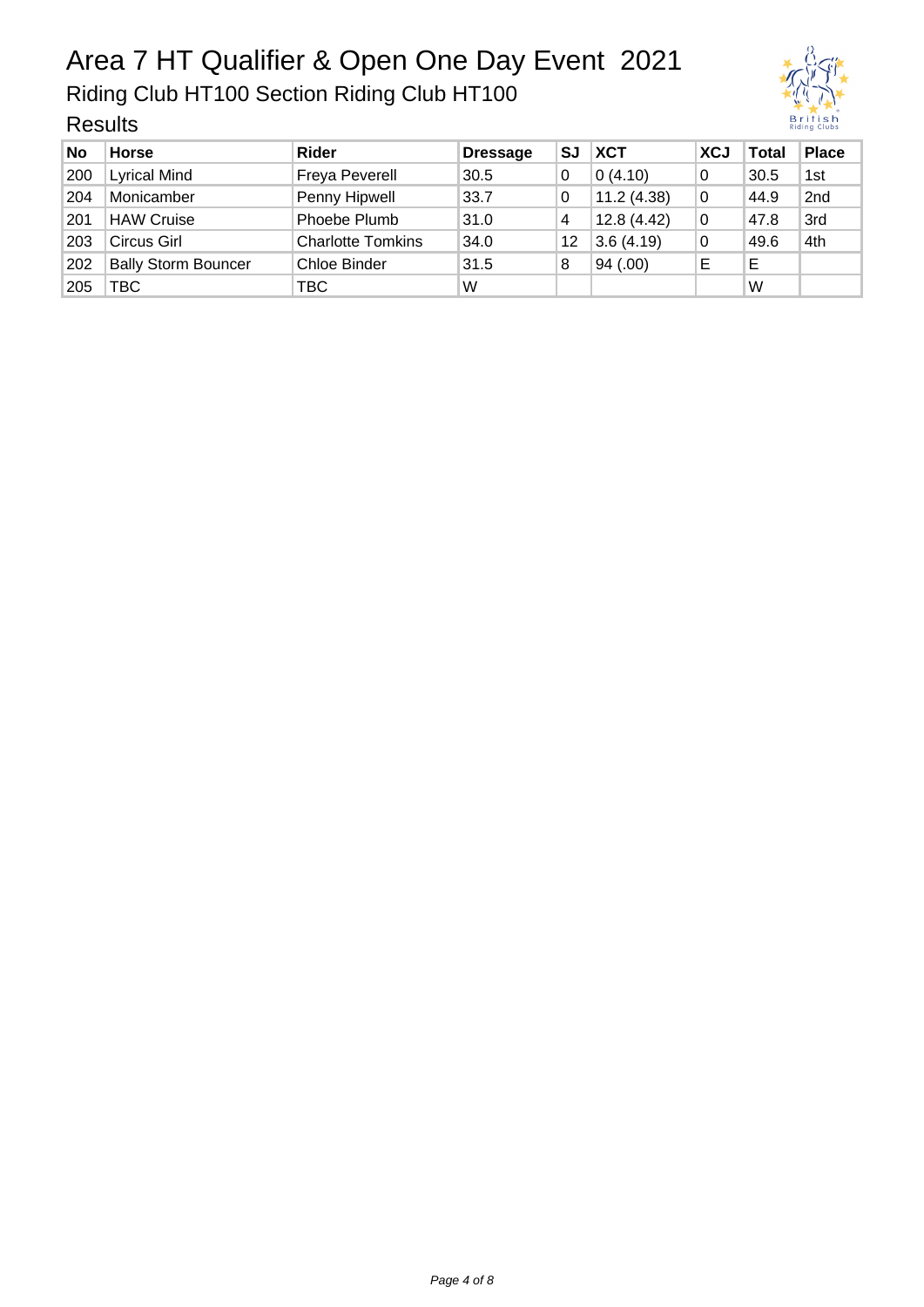Riding Club HT100+ Section Riding Club HT100+



| <b>No</b> | <b>Horse</b>           | <b>Rider</b>              | <b>Dressage</b> | SJ | <b>XCT</b> | <b>XCJ</b> | <b>Total</b> | <b>Place</b> |
|-----------|------------------------|---------------------------|-----------------|----|------------|------------|--------------|--------------|
| 225       | <b>Chelveston Lass</b> | Helen Hurford-Dawson      | 30.7            | 8  | 5.2(4.23)  | 0          | 43.9         | 1st          |
| 224       | <b>Semper Fidelis</b>  | <b>Kirsty Hayes</b>       | 37.2            | F  |            |            |              |              |
| 220       | <b>BBS Lovejoy</b>     | <b>Emily Miles Thomas</b> | 30.5            |    | 4.8(4.22)  | E          | Е            |              |
| 223       | TBC                    | твс                       | W               |    |            |            | W            |              |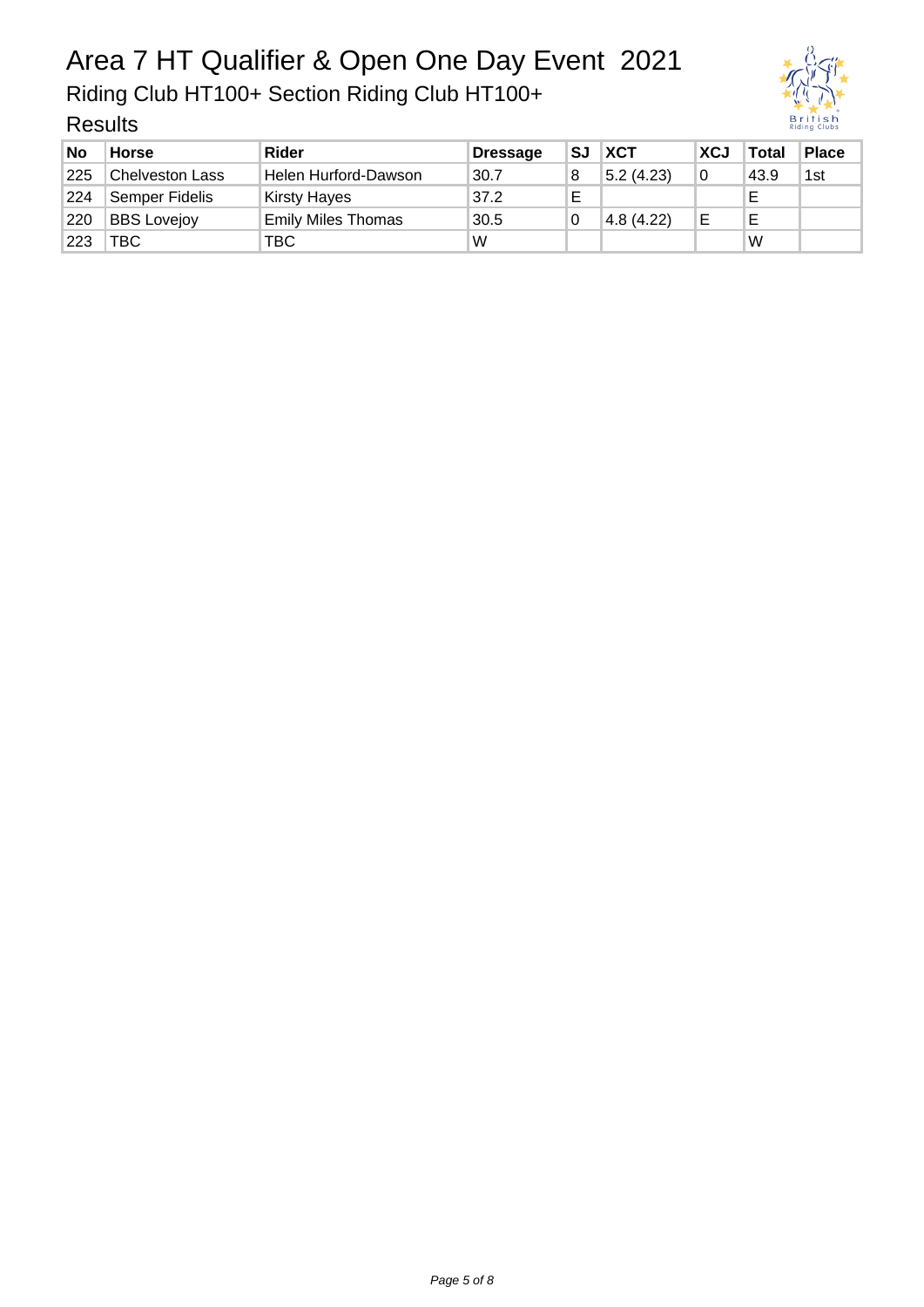Riding Club HT90 Section Riding Club HT90

| No  | Horse                      | Rider                       | <b>Dressage</b> | <b>SJ</b> | <b>XCT</b>  | <b>XCJ</b>  | <b>Total</b> | <b>Place</b>    |
|-----|----------------------------|-----------------------------|-----------------|-----------|-------------|-------------|--------------|-----------------|
| 129 | Kissemmie Dylan            | <b>Emily Jane Griggs</b>    | 31.7            | 0         | 0(4.16)     | $\mathbf 0$ | 31.7         | 1st             |
| 116 | Donzento W                 | Ella Cloake                 | 31.5            | 0         | 2.4(4.28)   | 0           | 33.9         | 2 <sub>nd</sub> |
| 119 | Sophie                     | Elise Kyle                  | 34.2            | 0         | 1.2(4.25)   | 0           | 35.4         | 3rd             |
| 120 | Beamish                    | <b>Harriet Ensor-Clinch</b> | 34.2            | 4         | 1.2(4.25)   | 0           | 39.4         | 4th             |
| 127 | <b>Bijou</b>               | Sarah Barrett               | 38.2            | 0         | 5.6 (4.36)  | $\Omega$    | 43.8         | 5th             |
| 145 | <b>Teddy Grange</b>        | <b>Emily Steaggles</b>      | 37.0            | 4         | 3.2(4.30)   | 0           | 44.2         | 6th             |
| 122 | Marmie                     | Paige Walker                | 34.5            | 12        | 0(4.16)     | $\Omega$    | 46.5         | 7th             |
| 121 | primitive flight (Flea)    | Mia Tansur                  | 34.7            | 4         | 13.2 (4.55) | $\mathbf 0$ | 51.9         | 8th             |
| 111 | Shersheen Courage          | Emma King                   | 36.0            | 0         | 16.4 (5.03) | 0           | 52.4         | 9th             |
| 118 | <b>Primitive Gold</b>      | Jo Rimell                   | 38.7            | $16 + 3$  | 8(4.42)     | 20          | 85.7         | 10th            |
| 139 | Springtime Cavallier       | <b>Caroline Wells</b>       |                 | 0         | 70 (7.17)   | 20          | 90           | 11th            |
| 117 | Dexter's Calico Joe        | Kate Bouchier               | 34.0            | $16 + 4$  | 18.4 (5.08) | 60          | 132.4        | 12th            |
| 142 | Tengri                     | Lizzie Dodd                 | 35.0            | 20        | R           | R.          | $\mathsf{R}$ |                 |
| 124 | Ploverfield Danny          | Sandra Morgan               | 36.5            | 0         | 98.8 (.00)  | R           | R            |                 |
| 112 | Findon Frodo               | Kerrie Kennedy              | 34.0            | E         |             |             | E            |                 |
| 144 | Wil Celtic Wingman         | Emma Roughton               | 35.0            | $4 + 9$   | 1.2(4.25)   | E           | E            |                 |
| 128 | Foxfolly Dynarco (Riley)   | <b>Cody Manley</b>          | 33.2            | $4 + 1$   | 37.2(5.55)  | E           | E            |                 |
| 141 | TSJ I LUX YOU              | <b>CLAIRE LISTER</b>        | 38.2            | 0         | 46 (6.17)   | E           | E            |                 |
| 123 | <b>Twilight Apparition</b> | Erin Braybrooke             | 29.2            | 4         | 98.8 (.00)  | E           | E            |                 |
| 113 | <b>Aulton Classic</b>      | Katie Larman                | W               |           |             |             | W            |                 |
| 114 | <b>WD H&amp;HRC</b>        | <b>WD H&amp;HRC</b>         | W               |           |             |             | W            |                 |
| 115 | <b>WD ASPLEY</b>           | <b>WD ASPLEY</b>            | W               |           |             |             | W            |                 |
| 125 | <b>TBC</b>                 | TBC S90T                    | W               |           |             |             | W            |                 |
| 126 | <b>TBC</b>                 | TBC Camb S90T               | W               |           |             |             | W            |                 |
| 140 | TBC                        | TBC S90T                    | W               |           |             |             | W            |                 |
|     | 143   TBC                  | TBC S90T                    | W               |           |             |             | W            |                 |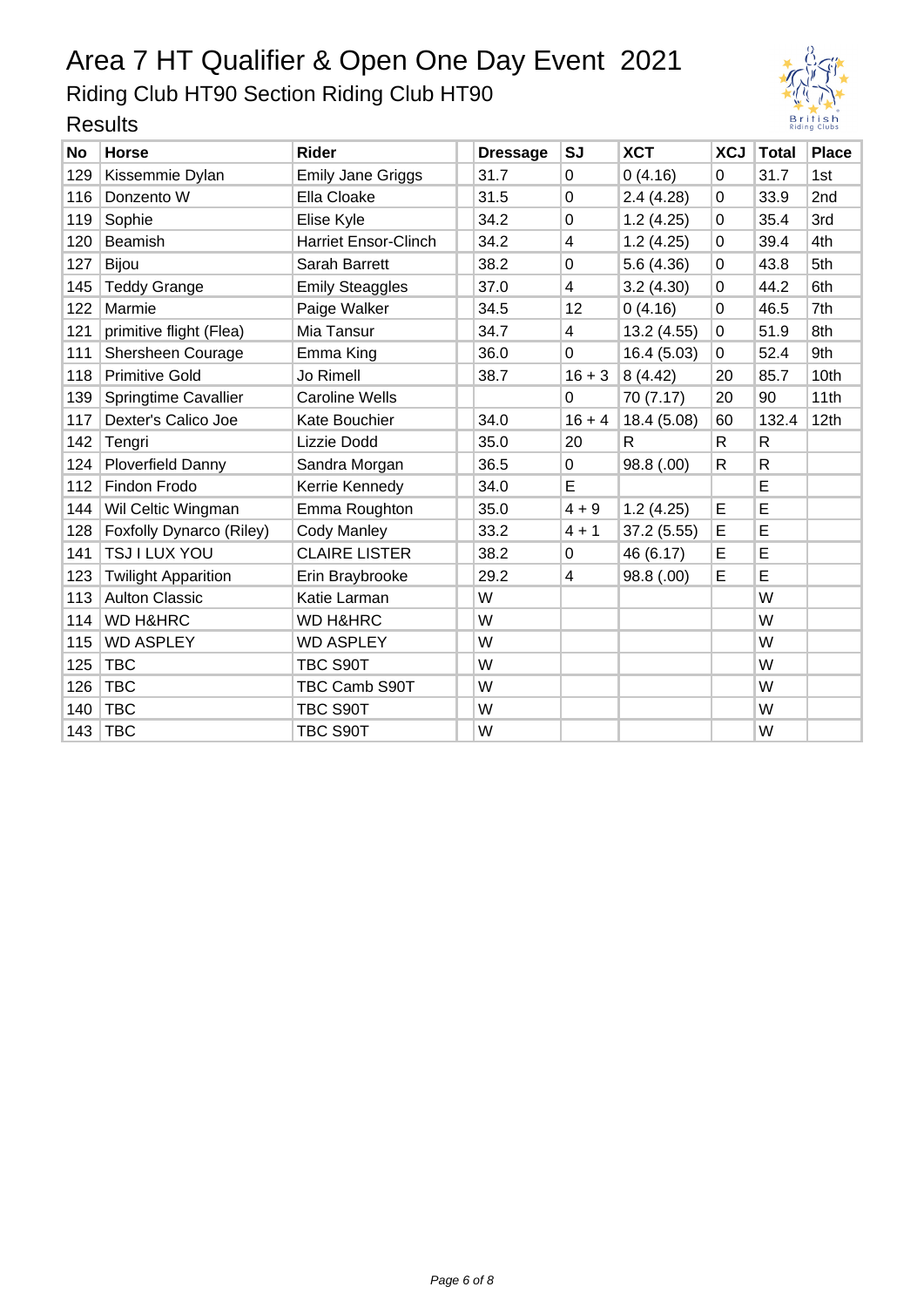Riding Club HT90 Junior Section Riding Club HT90 Jun

| No  | <b>Horse</b>                | Rider                  | <b>Dressage</b> | <b>SJ</b> | <b>XCT</b> | <b>XCJ</b> | <b>Total</b> | <b>Place</b> |
|-----|-----------------------------|------------------------|-----------------|-----------|------------|------------|--------------|--------------|
| 102 | <b>Culhareine Girl</b>      | Fionn Braybrooke       | 32.7            | 0         | 0(4.16)    | 0          | 32.7         | 1st          |
| 103 | <b>Mollys Choice</b>        | <b>Harriet Froud</b>   | 32.2            | 0         | 0.8(4.24)  | 0          | 33           | 2nd          |
| 104 | Pencarder B-B               | Maisy Gallen           | 33.0            | 0         | 1.2(4.25)  | 0          | 34.2         | 3rd          |
| 101 | I Should Coco               | Anna Braybrooke        | 31.5            | 0         | 4(4.32)    | 0          | 35.5         | 4th          |
| 108 | <b>Blue</b>                 | <b>Frankie Warwick</b> | 35.2            | 4         | 8.8(4.44)  | 60         | 108          | 5th          |
| 100 | Kilcandra Sincerely Cruise  | Sophie Roach           | 33.0            | 0         | 9.6(4.46)  | Е          | Е            |              |
| 107 | sabous princess freya       | <b>Summer Parker</b>   | 34.5            | 0         | 26 (5.27)  | Е          | Е            |              |
| 106 | <b>Bierway Jack Daniels</b> | <b>Finley Wootton</b>  | 36.2            | $4 + 1$   | 40 (6.02)  | Е          | E            |              |
| 105 | W/D                         | W/D                    | W               |           |            |            | W            |              |
| 109 | Overplay wd                 | Ella Clayton wd        | W               |           |            |            | W            |              |